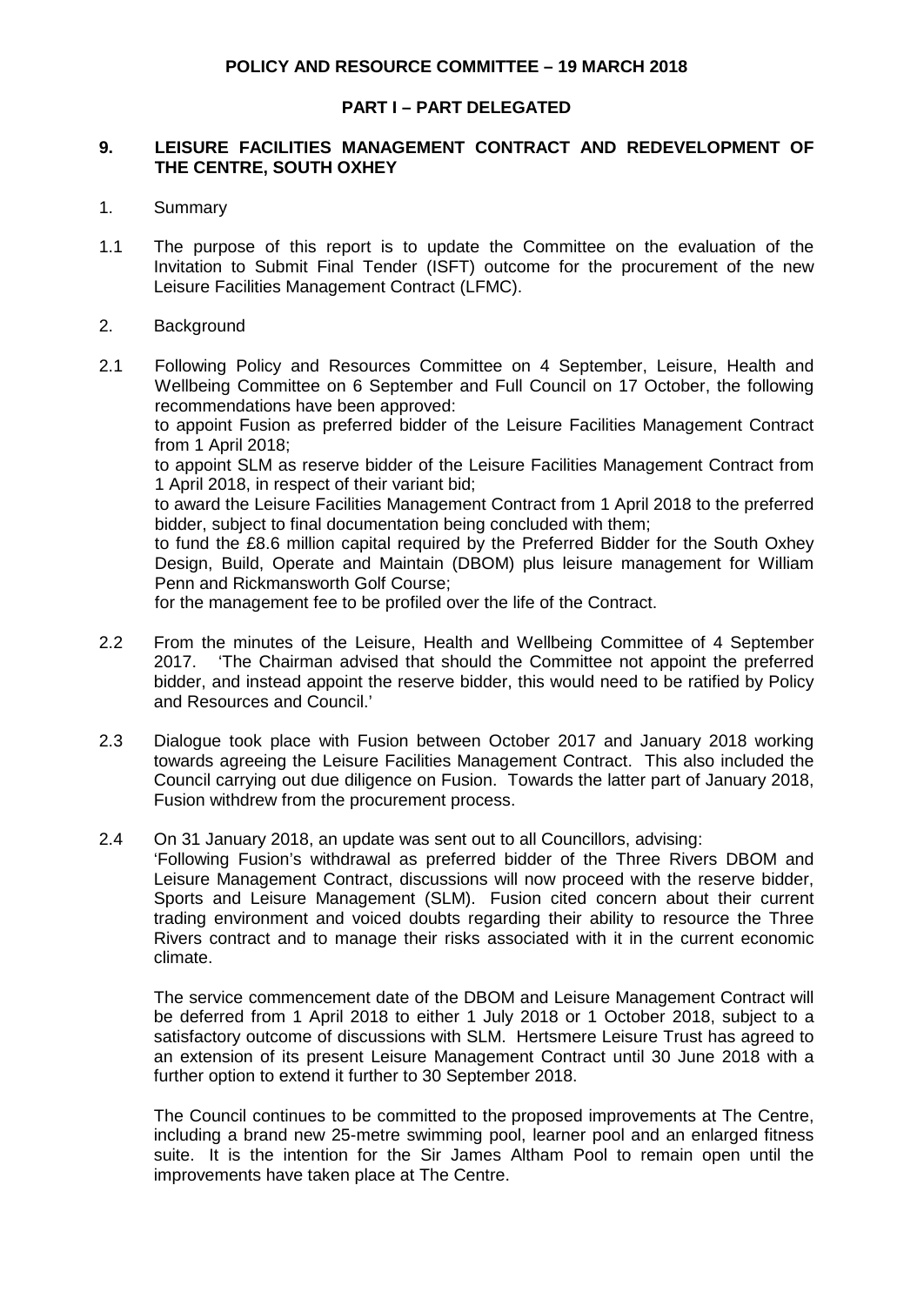A report will be presented to Policy and Resources Committee in due course.'

- 2.5 A condition of the LFM contract is that the existing Sir James Altham Pool would only close once the new facility is open.
- 2.6 The Council does not have to accept any bid and could pull out of the process at any time, up until the signing of the contract.
- 3. Current Position
- 3.1 Dialogue has taken place with SLM and they have confirmed that they would be willing to sign a contract based on their original variant bid submission. They have also submitted an optimised bid which gives the Council an improved financial position without any changes to the contract documentation and no additional risks to the Council.
- 3.2 SLM has confirmed that they are keen for a service commencement date of 1 July 2018.
- 3.3 Hertsmere Leisure has signed a Memorandum of Agreement which extends the present Leisure Management Contract until 30 June 2018, under the same terms as the present contract, including a nil management fee. There is also a clause which enables the Council to extend the Contract for a further 3 months i.e. 30 September 2018 providing it invokes the clause by the end of March 2018.

## **4. Options/Reasons for Recommendation**

4.1 The purpose of this report is to update the Committee on the evaluation of the Invitation to Submit Final Tender (ISFT) outcome for the procurement of the new Leisure Facilities Management Contract (LFMC). Officers are recommending to the Committee that SLM's variant bid should be accepted and SLM will take over the new LFMC including the DBOM of the South Oxhey re-development.

### **5. Policy/Budget Reference and Implications**

5.1 The recommendations in this report are within the Council's agreed policy but outside budget i.e. capital expenditure. Council is required to approve this change. The relevant policy is entitled:

### **5.2 Community Strategy 2012 - 2018:**

Priority 1: Children and Young People's Wellbeing

- Priority 2: Health and Disability
- Priority 3: Adult Skills and Employment
- Priority 5: Crime and Anti-Social Behaviour
- 5.3 Three Rivers District Council Strategic Plan 2017 2020:
	- 1.1.2: Maintain the number of accredited open spaces, parks and woodland areas
	- 2.3.1: Reduce anti-social behaviour and crime
	- 2.3.2: Support vulnerable people
	- 2.4.1: Ensure the safety of people in the district
	- 2.5.1: Improve and facilitate access to leisure and recreational activities for adults
	- 2.5.2: Contribute to partnership working to reduce health inequalities
	- 2.5.3: Provide a range of supervised leisure activities and facilities for young people 2.5.4: Work with the Community and Voluntary sector to meet the needs of local communities
- 5.4 Leisure and Community Services Service Plan 2017 2020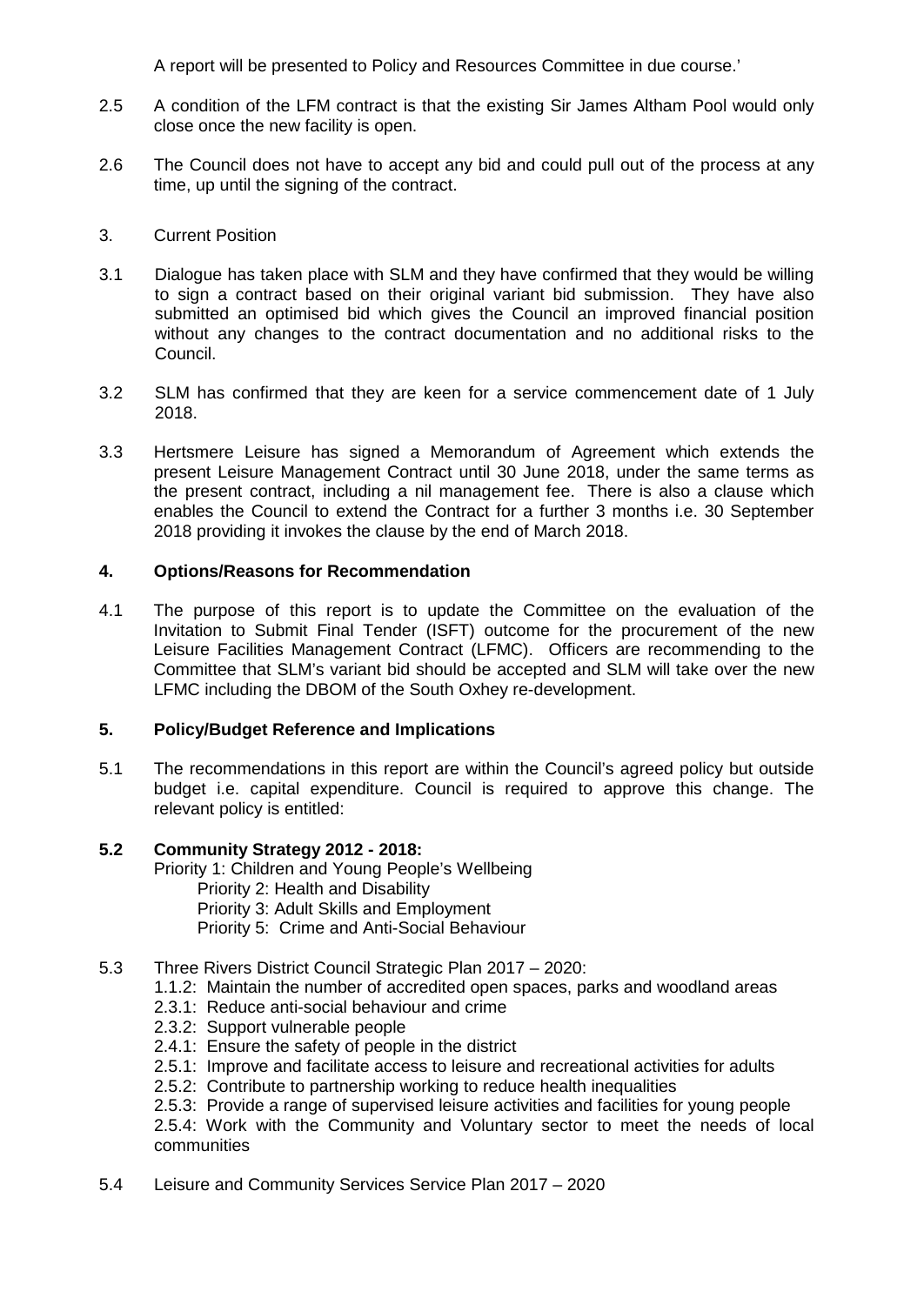### **6. Financial Implications**

- 6.1 SLM presented their financial submission which included the management fee they were seeking to either pay to or receive from the Council and in addition the cost of financing the capital that they required.
- 6.2 SLM optimised bid is on the basis that the Council provide the capital identified above and the costs of the capital, identified above, will be the Council's costs.
- 6.3 SLM optimised bid presented a good quality submission and is submitted by an organisation with a significant track record in the industry of both operating and developing new facilities.

# **7. Legal Implications**

7.1 Womble Bond Dickinson has and will continue to offer advice and guidance on the procurement of the new Leisure Facilities Management Contract (LFMC).

# **8. Equal Opportunities Implications**

8.1 Relevance Test

| Has a relevance test been completed for Equality Impact?                       | Yes |
|--------------------------------------------------------------------------------|-----|
| Did the relevance test conclude a full impact assessment   No<br>was required? |     |

## **9. Staffing Implications**

9.1 The LFMC, including the redevelopment of The Centre, will require the time of the Project Manager (Major Projects) and Head of Community Services to oversee project management, consultation, and procurement. Input from Senior Management, Project Team, Finance, Planning, Legal, Property and Leisure will be required throughout the project.

### **10. Community Safety Implications**

10.1 The local Police Community Safety Officers, Crime Prevention Liaison Officer and the Grounds Maintenance team will be consulted on the final design options for the redevelopment of The Centre.

### **11. Public Health Implications**

11.1 The LFMC including the redevelopment of The Centre will enhance leisure facilities to provide opportunities to improve the health and wellbeing of the local community.

## **12. Customer Services Centre Implications, Communications and Website Implications and Environmental Implications**

12.1 The website will be kept updated with progress on the project.

### **13. Risk Management and Health & Safety Implications**

13.1 The Council has agreed its risk management strategy which can be found on the website at http://www.threerivers.gov.uk. In addition, the risks of the proposals in the report have also been assessed against the Council's duties under Health and Safety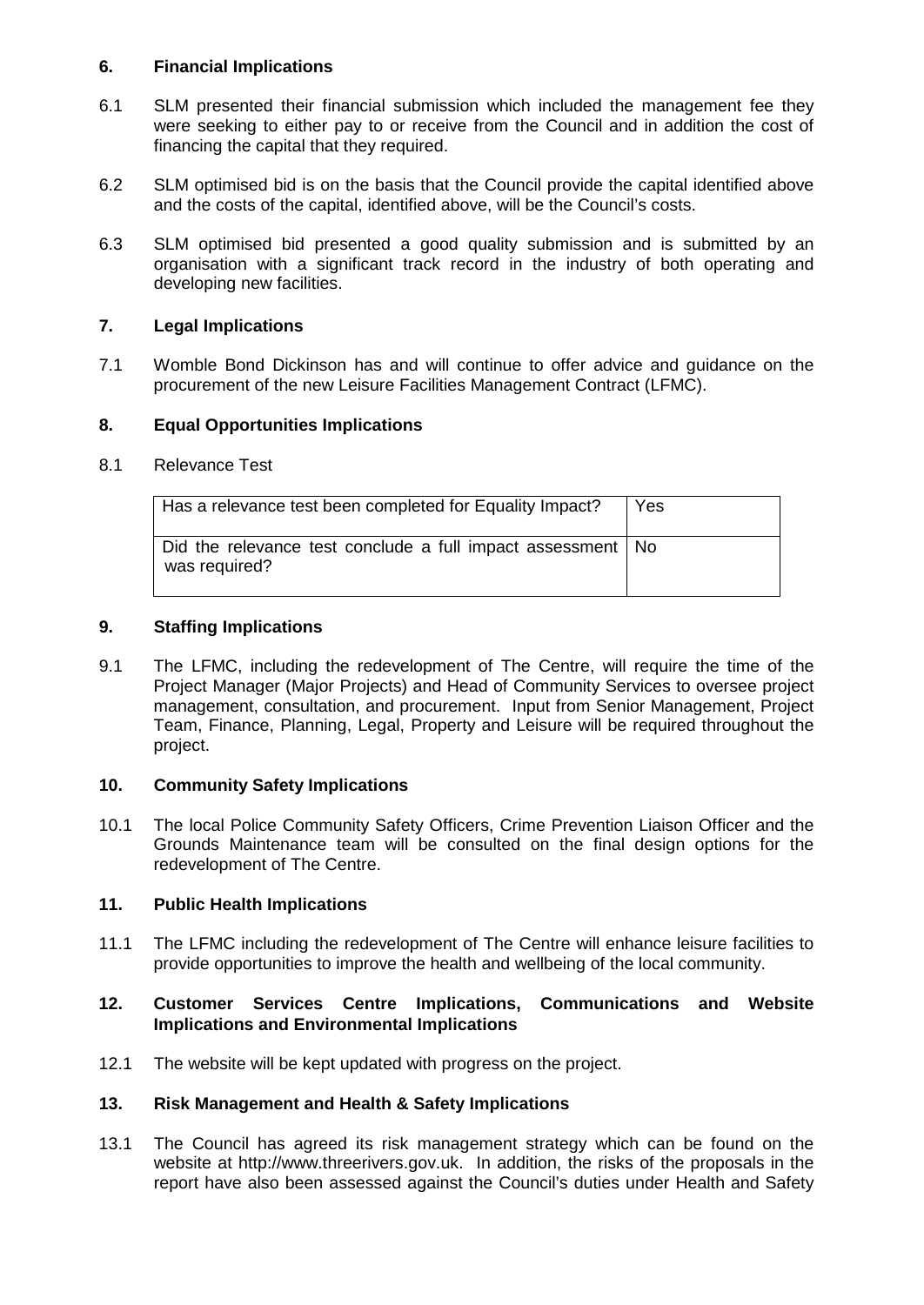legislation relating to employees, visitors and persons affected by our operations. The risk management implications of this report are detailed below.

- 13.2 The subject of this report is covered by the Leisure and Landscape and Environmental Protection service plan. Any risks resulting from this report will be included in the risk register and, if necessary, managed within these plans.
- 13.3 The following table gives the risks if the recommendations are agreed, together with a scored assessment of their impact and likelihood:

|                | Description of Risk                                                                                                                                                                                                                                                               | Impact       | Likelihood |  |  |
|----------------|-----------------------------------------------------------------------------------------------------------------------------------------------------------------------------------------------------------------------------------------------------------------------------------|--------------|------------|--|--|
| 1              | That the future of the Sir James Altham pool will<br>ultimately be determined as a result of the age of the<br>pool and the ongoing issues with the pool plant. If this   IV<br>occurs during the contract with Hertsmere Leisure this<br>will have significant cost implications |              | С          |  |  |
| $\overline{2}$ | Scope of The Centre development needs<br>final<br>definition                                                                                                                                                                                                                      | $\mathbf{I}$ | Е          |  |  |
| 3              | Council delay decisions on Leisure Contract                                                                                                                                                                                                                                       | Ш            | D          |  |  |
| 4              | Insufficient Capital available for new leisure facilities                                                                                                                                                                                                                         | IV           | D          |  |  |
| 5              | New contract does not provide value for money                                                                                                                                                                                                                                     | Ш            | Е          |  |  |

13.4 The following table gives the risks that would exist if the recommendation is rejected, together with a scored assessment of their impact and likelihood:

|   | Description of Risk                                                                                                                                                                                                                                                               | Impact | Likelihood |
|---|-----------------------------------------------------------------------------------------------------------------------------------------------------------------------------------------------------------------------------------------------------------------------------------|--------|------------|
| 6 | That the future of the Sir James Altham pool will<br>ultimately be determined as a result of the age of the<br>pool together with the ageing of the pool plant. If this   IV<br>occurs during the contract with Hertsmere Leisure this<br>will have significant cost implications |        | A          |
|   | Less opportunity for Primary School aged children to<br>attend swimming lessons in South Oxhey                                                                                                                                                                                    | Ш      |            |
| 8 | Increase in anti-social behaviour and crime.                                                                                                                                                                                                                                      | ш      | в          |

13.5 Of the risks above the following are already included in service plans:

| Description of Risk |  | Service Plan          |
|---------------------|--|-----------------------|
| No                  |  | Leisure and Landscape |

13.6 The above risks are plotted on the matrix below depending on the scored assessments of impact and likelihood, detailed definitions of which are included in the risk management strategy. The Council has determined its aversion to risk and is prepared to tolerate risks where the combination of impact and likelihood are plotted in the shaded area of the matrix. The remaining risks require a treatment plan.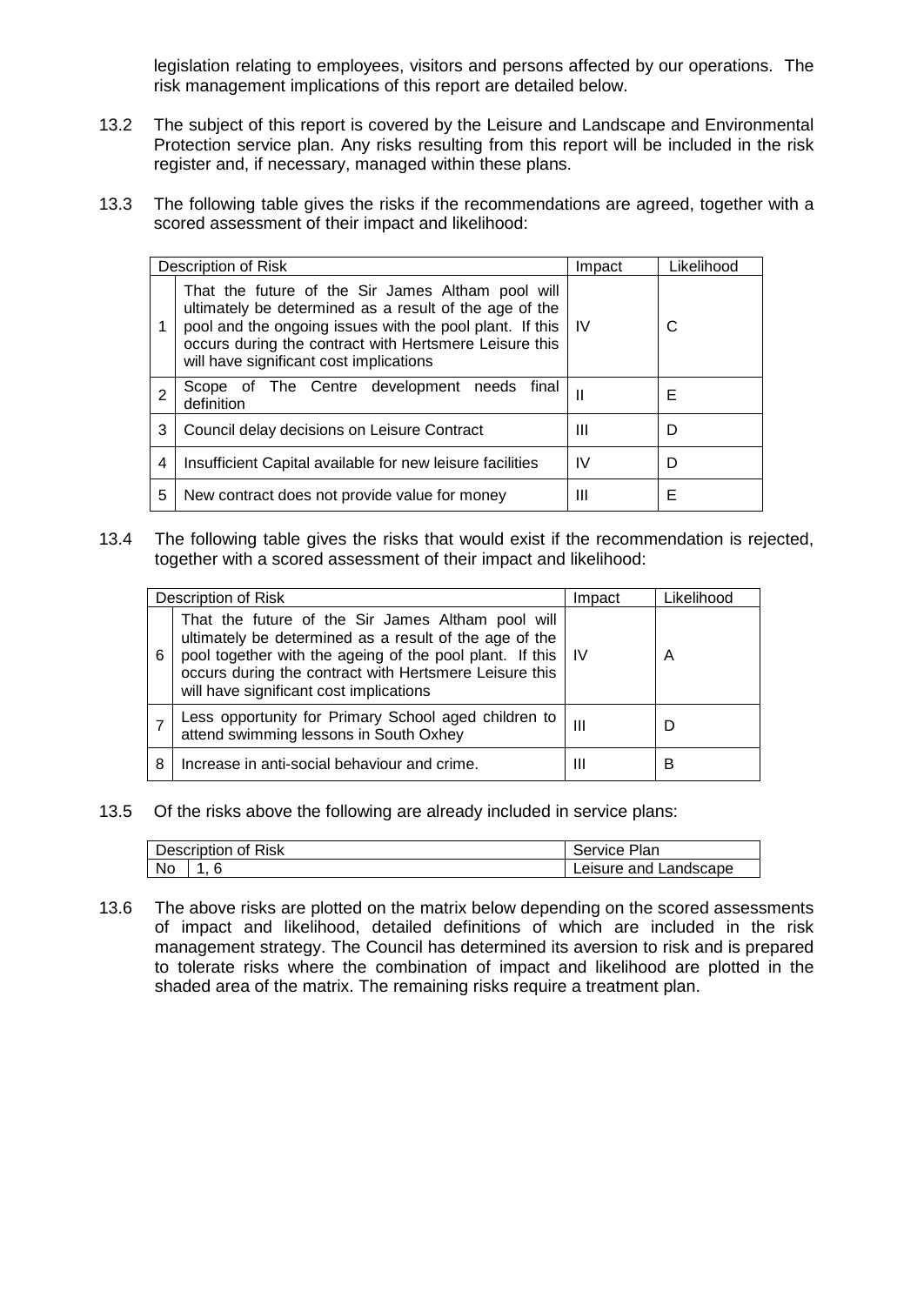|            | A |               |   |     | 6  | Impact              | Likelihood        |
|------------|---|---------------|---|-----|----|---------------------|-------------------|
|            | В |               |   | 8   |    | $V =$ Catastrophic  | $A = 98\%$        |
|            | C |               |   |     |    | $IV = Critical$     | $B = 75\% - 97\%$ |
|            | D |               |   | 3,7 |    | $III =$ Significant | $C = 50\% - 74\%$ |
|            | E |               | 2 | 5   |    | $II = Marginal$     | $D = 25\% - 49\%$ |
|            |   |               |   |     |    | $=$ Negligible      | $E = 3\% - 24\%$  |
|            |   |               |   | Ш   | I٧ |                     | $F = 2\%$         |
| Likelihood |   | <b>Impact</b> |   |     |    |                     |                   |

13.7 In the officers' opinion none of the new risks above, were they to come about, would seriously prejudice the achievement of the Strategic Plan and are therefore operational risks. The effectiveness of treatment plans are reviewed by the Audit Committee annually.

### **14. Recommendation**

That the Policy and Resources Committee agree:

- 14.1 to appoint SLM as the Preferred Bidder of the Leisure Facilities Management Contract from 1 July 2018;
- 14.2 to award the Leisure Facilities Management Contract from 1 July 2018 to the Preferred Bidder, subject to final documentation being concluded with them;
- 14.3 to recommend to Council on 19 March 2018 to increase the capital programme funding from £8.600 million to £10.073 million. This consists of £9.073 million being the capital required by the Preferred Bidder, SLM, for the South Oxhey Leisure facility Design, Build, Operate and Maintain (DBOM) project and £1.000 million required for the refurbishment of William Penn Leisure Centre and Rickmansworth Golf Course. Details of the associated revenue implications are shown in part II of the report.

Report prepared by: Ray Figg, Head of Community Services

### **Data Quality**

Data sources:

Data checked by: Kelly Barnard – Leisure Contracts Officer

Data rating:

|   | Poor       |  |
|---|------------|--|
| ン | Sufficient |  |
| 3 | High       |  |